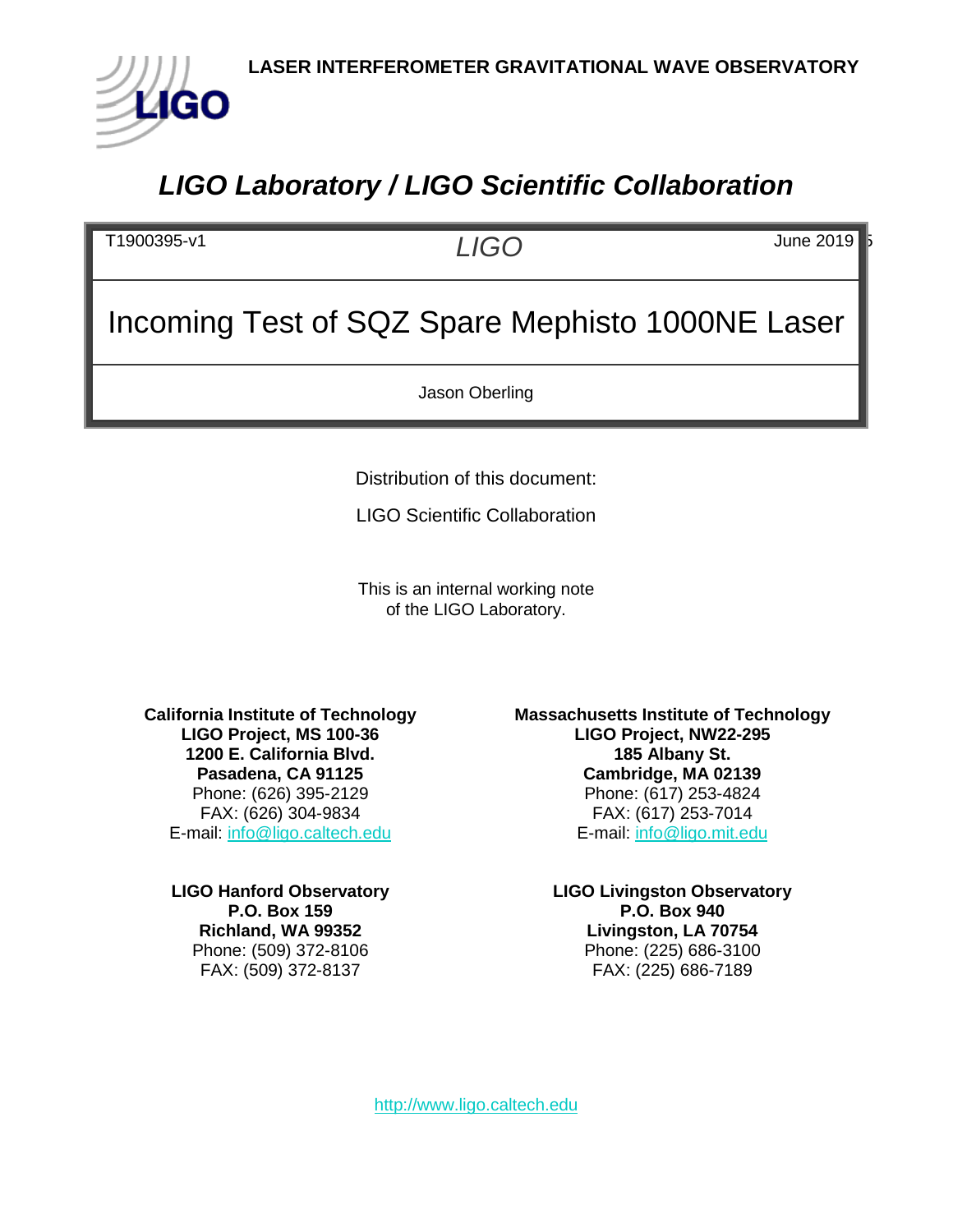## **1. Scope and Purpose**

This document shows the results of the incoming tests performed on the Coherent Mephisto 1000NE S/N 5834 laser system, hereafter referred to as the NPRO. This is the spare NPRO laser for the SQZ subsystem.

## **2. Introduction**

Upon unpacking, the NPRO powered up without issue. Below are the serial numbers of the NPRO and its power supply, as well as a list of equipment used for the testing.

#### 2.1 Serial Numbers

- Mephisto 1000NE, P/N 1309412, S/N GDP.1309412.5834
- Mephisto Controller, P/N 1309412, S/N GDP.1309412.5834

#### 2.2 Equipment

- Power meter: Ophir Vega, P/N 7Z01560, S/N 730491
- Calorimeter: Ophir 10A-V2-SH, P/N 1Z02146, S/N 75126
- **Beam profiler: Thorlabs BP209-VIS**
- **Photodiode: Thorlabs PDA36A**
- Signal Analyzer: SRS SR785

## **3. Laser Settings**

<span id="page-1-0"></span>The data sheet for the NPRO is located on the DCC file card for this test report. For completeness, the NPRO settings are shown in [Table 1.](#page-1-0)

| <b>Table 1: NPRO Settings</b> |                    |  |
|-------------------------------|--------------------|--|
| NPRO crystal temperature      | 26.20 °C           |  |
| Diode current                 | 2.14A              |  |
| Diode A temperature           | 26.01 $^{\circ}$ C |  |

## **4. Output Power**

The output power was measured to be 1.12 W after a warm-up period of  $\sim$ 5 minutes.

## **5. Free-space Beam Propagation**

The free-space beam propagation was measured with the beam profiler listed above and is shown in [Figure 1](#page-2-0) along with a Gaussian fit. The transmitted beam through a 98/2 (%R/%T) beamsplitter was used to do this measurement. For the purpose of this measurement, zero is the flat front face of the NPRO laser housing.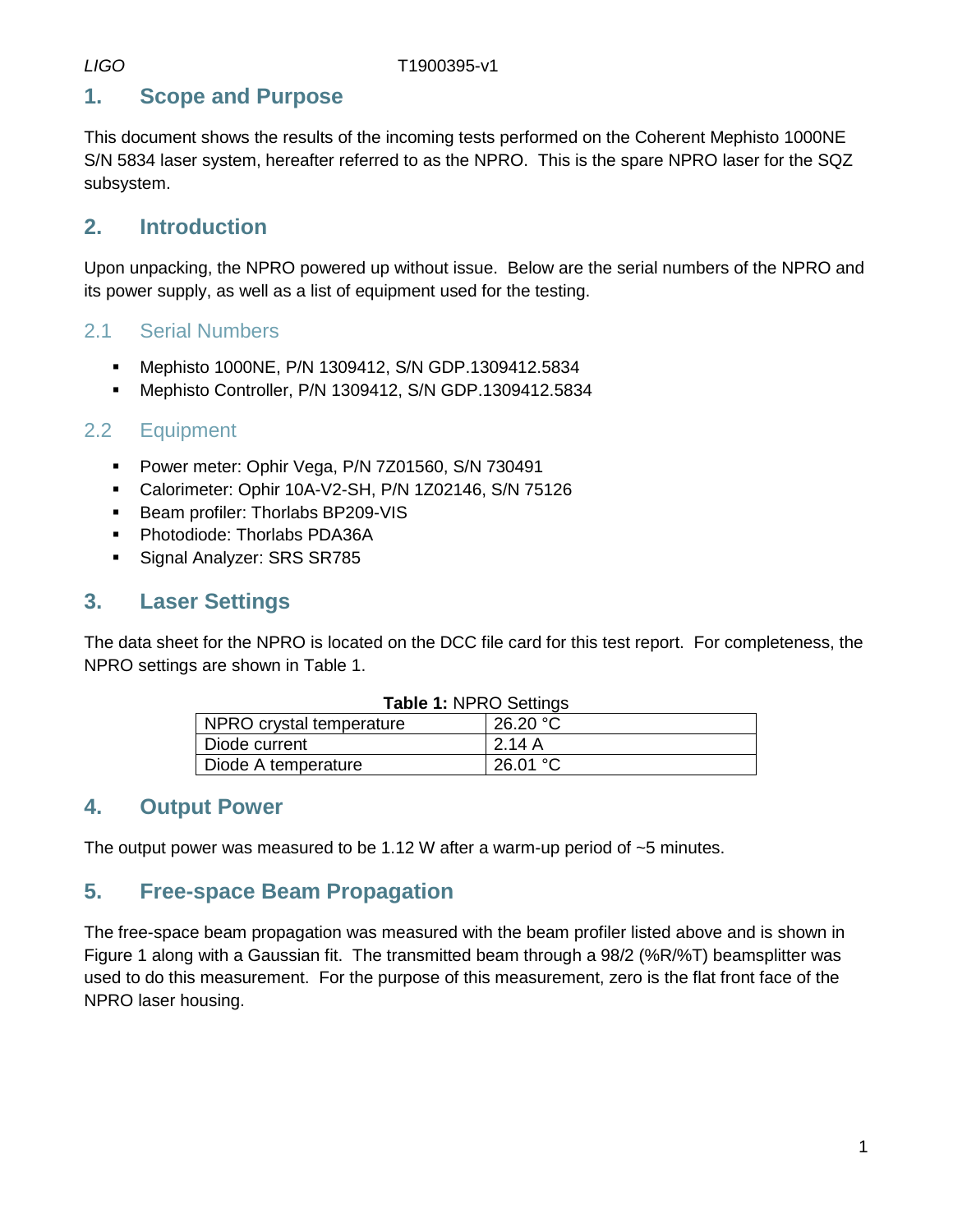*LIGO* T1900395-v1



**Figure 1:** The measured free-space beam propagation.

<span id="page-2-1"></span><span id="page-2-0"></span>[Table 2](#page-2-1) summarizes the NPRO beam waist radius and location. As stated above, zero is the flat front face of the NPRO laser head housing.

| <b>Table 2: NPRO Waist Radius and Location</b> |                          |                            |  |
|------------------------------------------------|--------------------------|----------------------------|--|
|                                                | <b>Waist Radius (µm)</b> | <b>Waist Location (mm)</b> |  |
| Horizontal                                     | 146                      | -89.4                      |  |
| <b>Vertical</b>                                | 157                      | $-94.4$                    |  |

#### **6. Relative Power Noise**

The measured low-frequency relative intensity noise (RIN) is shown in [Figure 2;](#page-3-0) the measurement was performed with a SR785 Digital Signal Analyzer from Stanford Research Systems. It should be noted that Coherent does not give a performance specification for the RIN below 10 kHz. It simply lists the RIN as better than -140 dB/Hz at frequencies greater than 10 kHz, which the NPRO satisfies.